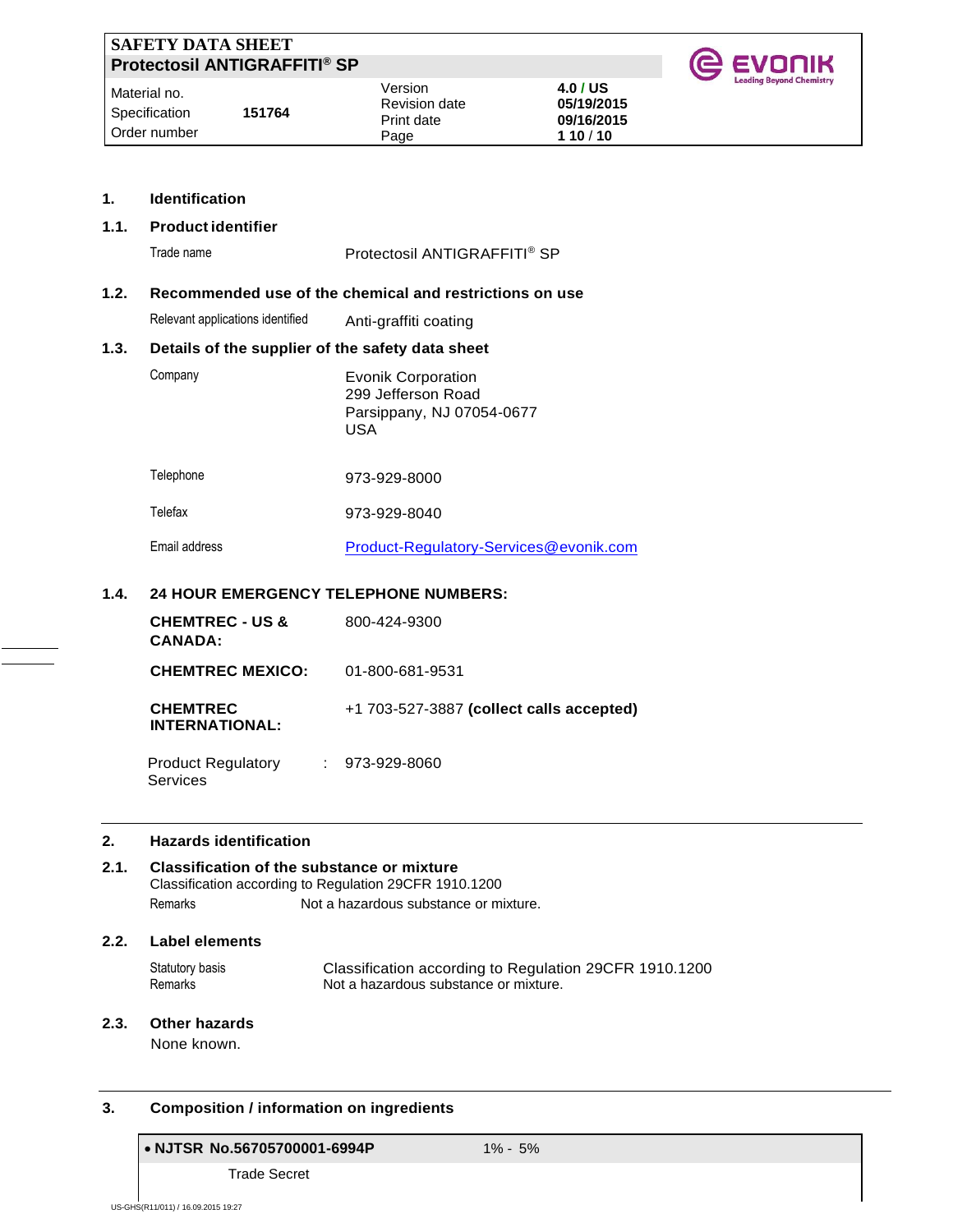| <b>SAFETY DATA SHEET</b><br><b>Protectosil ANTIGRAFFITI® SP</b> |        |                                                       |                                                | <b>@ EVONIK</b>                 |
|-----------------------------------------------------------------|--------|-------------------------------------------------------|------------------------------------------------|---------------------------------|
| l Material no.<br>Specification<br>l Order number               | 151764 | Version<br><b>Revision date</b><br>Print date<br>Page | 4.0 / US<br>05/19/2015<br>09/16/2015<br>210/10 | <b>Leading Beyond Chemistry</b> |

Remarks **Not a hazardous substance or mixture.** 

# **Other information**

This product contains a component that is subject to a TSCA Significant New Use Rule (SNUR). The limitations on the use of this product are that the product may only be used in anti-graffiti systems and the product may not be used in a way that creates a mist, aerosol, or other respirable form of the product. The product may not be sprayed and should be applied to surfaces via brush or roller. If a product containing the regulated component is distributed, further it is required that the distributor ensure that these limitations are communicated to downstream users.

### **4. First aid measures**

### **4.1. Description of first aid measures**

#### **Inhalation**

If aerosol or mists are inhaled, take affected persons out into the fresh air. In case of persistent discomfort or other symptoms, consult a physician immediately.

### **Skin contact**

Immediately wash skin with soap and plenty of water. Remove contaminated clothing. Obtain medical attention immediately if symptoms occur. Wash clothing before reuse.

#### **Eye contact**

In case of contact, immediately flush eyes with plenty of water. Obtain medical attention if irritation develops.

#### **Ingestion**

If accidentally swallowed, rinse mouth thoroughly with water and afterwards, drink plenty of water. In case of discomfort, obtain medical attention.

### **4.2. Most important symptoms and effects, both acute and delayed**

**Symptoms**

None known

# **4.3. Indication of any immediate medical attention and special treatment needed**

After absorbing large amounts of substance: administration of activated charcoal. Acceleration of gastrointestinal passage

### **5. Fire-fighting measures**

# **5.1. Extinguishing media**

Suitable extinguishing media: Water spray, foam, Carbon dioxide (CO2), dry powder Unsuitable extinguishing media: High volume water jet.

# **5.2. Special hazards arising from the substance or mixture**

Standard procedure for chemical fires.

# **5.3. Advice for firefighters**

Water used to extinguish fire should not enter drainage systems, soil or stretches of water. Ensure there are sufficient retaining facilities for water used to extinguish fire.

Fire residues and contaminated fire extinguishing water must be disposed of in accordance with local regulations.

As in any fire, wear self-contained positive-pressure breathing apparatus, (MSHA / NIOSH approved or equivalent) and full protective gear.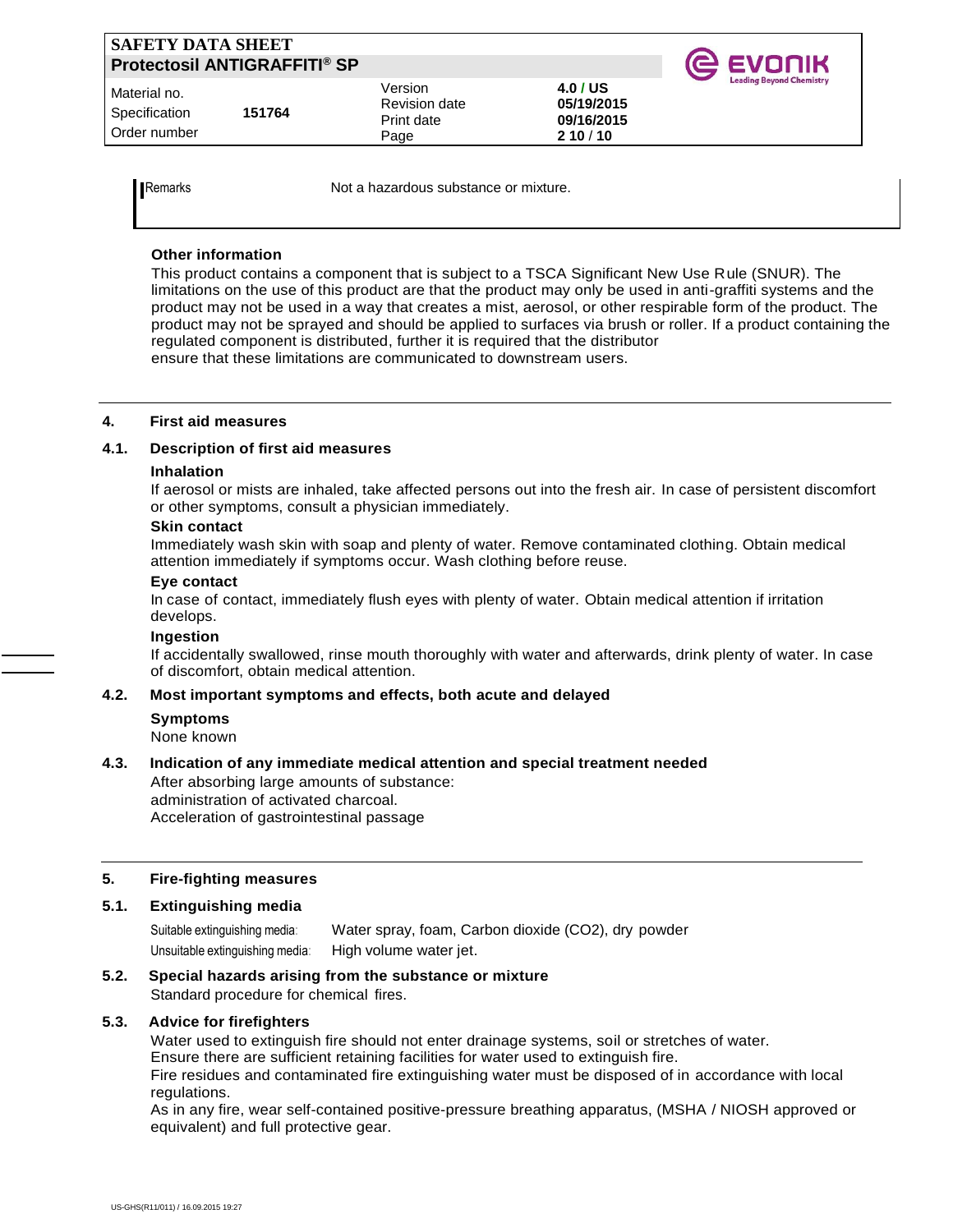| <b>SAFETY DATA SHEET</b><br>Protectosil ANTIGRAFFITI® SP |        |                                                       |                                                | <b>IG EVONIK</b>                |
|----------------------------------------------------------|--------|-------------------------------------------------------|------------------------------------------------|---------------------------------|
| Material no.<br>Specification<br>Order number            | 151764 | Version<br><b>Revision date</b><br>Print date<br>Page | 4.0 / US<br>05/19/2015<br>09/16/2015<br>310/10 | <b>Leading Beyond Chemistry</b> |

#### **6. Accidental release measures**

**6.1. Personal precautions, protective equipment and emergency procedures** Use personal protective equipment.

#### **6.2. Environmental precautions**

 Obey relevant local, state, provincial and federal laws and regulations. Do not contaminate any lakes, streams, ponds, groundwater or soil.

#### **6.3. Methods and material for containment and cleaning up**

Contain spillage, and then collect with non-combustible absorbent material, (e.g. sand, earth, diatomaceous earth, vermiculite) and place in container for disposal according to local / national regulations (see section 13).

#### **7. Handling and storage**

### **7.1. Precautions for safe handling**

Do not inhale mist / aerosols. A void contact with skin and eyes.

### **7.2. Conditions for safe storage, including any incompatibilities**

#### **Storage**

Keep containers tightly closed in a cool, well-ventilated place.

#### **Further information**

Keep tightly sealed in original packing. Protect from frost.

#### **8. Exposure controls/personal protection**

#### **8.1. Control parameters**

#### **Other information**

Contains no substances with occupational exposure limit values.

### **8.2. Exposure controls**

#### **Engineering measures**

Provide for good ventilation if vapors / aerosols are formed.

### **Personal protective equipment**

#### **Respiratory protection**

A respiratory protection program that meets OSHA 1910.134 and ANSI Z88.2 or applicable federal / provincial requirements must be followed whenever workplace conditions warrant respirator use. NIOSH's "Respirator Decision Logic" may be useful in determining the suitability of various types of respirators.

### **Hand protection**

Glove material for example, butyl-rubber Material thickness 0.5 mm Break through time  $>= 480$  min Glove material for example, Fluorinated rubber (Viton) Material thickness 0.4 mm Break through time >= 480 min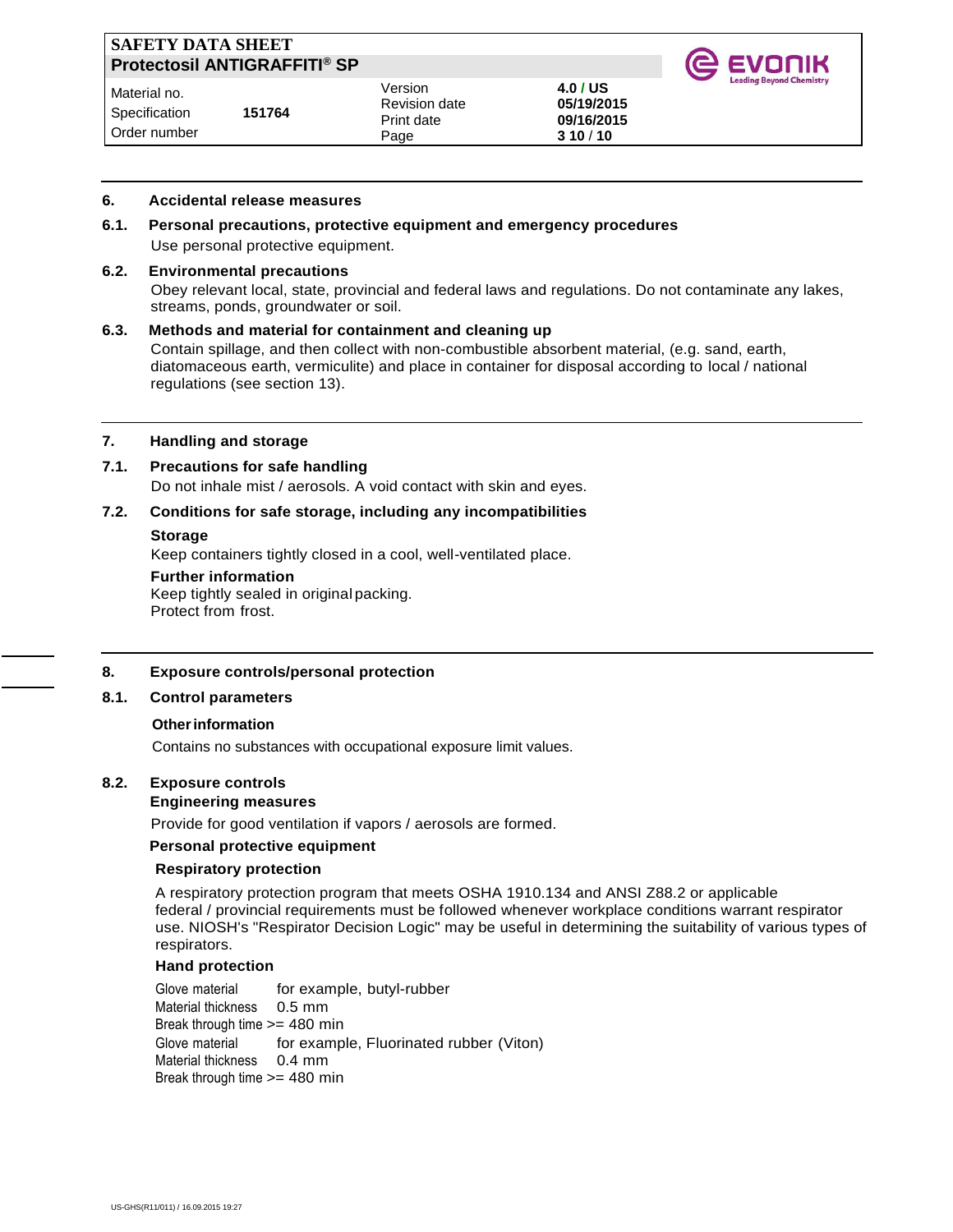| <b>SAFETY DATA SHEET</b>                      | Protectosil ANTIGRAFFITI® SP |                                                |                                                   | <b>IC EVONIK</b>                |
|-----------------------------------------------|------------------------------|------------------------------------------------|---------------------------------------------------|---------------------------------|
| Material no.<br>Specification<br>Order number | 151764                       | Version<br>Revision date<br>Print date<br>Page | 4.0 / US<br>05/19/2015<br>09/16/2015<br>4 10 / 10 | <b>Leading Beyond Chemistry</b> |

Selection of protective gloves to meet the requirements of specific workplaces.

Suitability for specific workplaces should be clarified with protective glove manufacturers.

The information is based on our own tests, references from the literature and information from glove manufacturers, or derived by analogy with similar materials.

The above mentioned hand protection is based on knowledge of the chemistry and anticipated uses of this product but it may not be appropriate for all workplaces. A hazard assessment should be conducted prior to use to ensure suitability of gloves for specific work environments and processes prior to use.

### **Eye protection**

Use chemical splash goggles or face shield.

### **Skin and body protection**

A safety shower and eye wash fountain should be readily available.

To identify additional Personal Protective Equipment (PPE) requirements, it is recommended that a hazard assessment in accordance with the OSHA PPE Standard (29CFR1910.132) be conducted before using this product.

### **Hygiene measures**

When using, do not eat, drink or smoke. Wash face and/ or hands before break and end of work. Remove contaminated or saturated clothing. Wash contaminated clothing before re-use.

# **9. Physical and chemical properties**

| 9.1. | Information on basic physical and chemical properties<br>Physical state<br>Color<br>Form<br>Odor | liquid<br>yellowish, slightly turbid<br>viscous liquid<br>acrylic-like |                      |         |                                              |  |
|------|--------------------------------------------------------------------------------------------------|------------------------------------------------------------------------|----------------------|---------|----------------------------------------------|--|
|      | рH                                                                                               | 4.4                                                                    | $(1000 \text{ g/l})$ | Medium: | Water                                        |  |
|      | Boiling point/range                                                                              | 99 °C                                                                  | (1013 hPa)           |         |                                              |  |
|      | Flash point                                                                                      | > 95 °C<br>Method:                                                     |                      |         | DIN EN ISO 2719 (Pensky-Martens, Closed Cup) |  |
|      | Evaporation rate                                                                                 | not determined                                                         |                      |         |                                              |  |
|      | Flammability (solid, gas)                                                                        | no data available                                                      |                      |         |                                              |  |
|      | Lower explosion limit                                                                            | not determined                                                         |                      |         |                                              |  |
|      | Upper explosion limit                                                                            | not determined                                                         |                      |         |                                              |  |
|      | Vapor pressure                                                                                   | not determined                                                         |                      |         |                                              |  |
|      | Density                                                                                          | 1.014 g/cm3 (20 °C)<br>Method:                                         | <b>DIN 51757</b>     |         |                                              |  |
|      | Water solubility                                                                                 | miscible                                                               |                      |         |                                              |  |
|      | Partition coefficient: n-<br>octanol/water                                                       | not determined                                                         |                      |         |                                              |  |
|      | Autoignition temperature                                                                         | not determined                                                         |                      |         |                                              |  |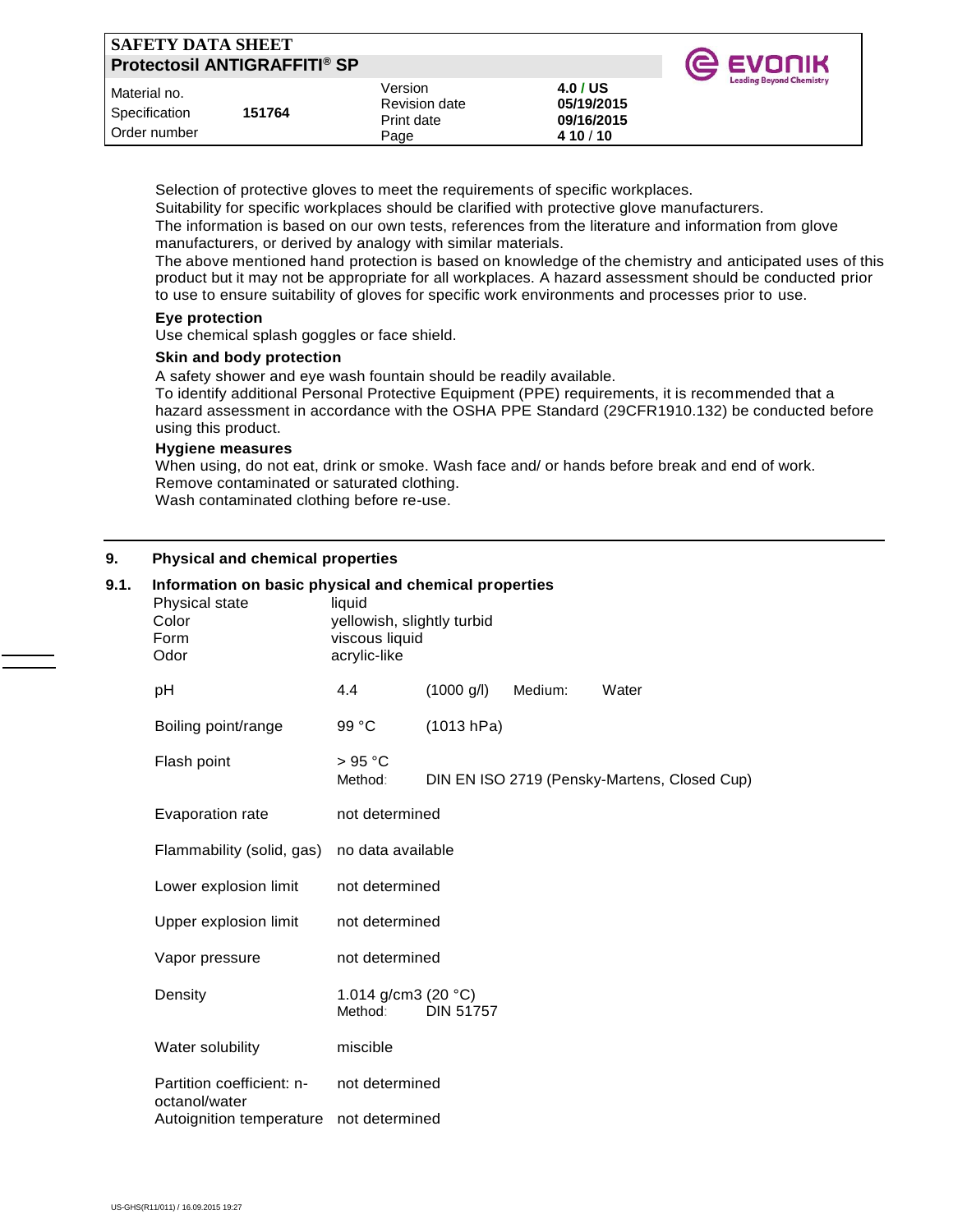| ' SAFETY DATA SHEET<br><b>Protectosil ANTIGRAFFITI® SP</b> |        |                                                       |                                                | <b>IC EVONIK</b>                |
|------------------------------------------------------------|--------|-------------------------------------------------------|------------------------------------------------|---------------------------------|
| Material no.<br>Specification<br>Order number              | 151764 | Version<br><b>Revision date</b><br>Print date<br>Page | 4.0 / US<br>05/19/2015<br>09/16/2015<br>510/10 | <b>Leading Beyond Chemistry</b> |

| Thermal decomposition | not determined     |
|-----------------------|--------------------|
| Viscosity, dynamic    | 42.1 mPa.s (20 °C) |

| osity, uyhanno | 42.1 IIIF $a.5(20)$ |                   |
|----------------|---------------------|-------------------|
|                | Method:             | <b>DIN 53 015</b> |
|                |                     |                   |

### **9.2. Other information**

no data available

### **10. Stability and reactivity**

#### **10.1. Reactivity**

No dangerous reaction known under conditions of normal use.

# **10.2. Chemical stability**

Stable under recommended storage conditions.

#### **10.3. Possibility of hazardous reactions** Possibility of hazardous **reactions** No dangerous reactions known.

- **10.4. Conditions to avoid** Protect from frost.
- **10.5. Incompatible materials** None known
- **10.6. Hazardous decomposition products** None known

### **11. Toxicological information**

# **11.1. Information on toxicological effects**

| Test data from comparable products:<br>Acute oral toxicity | LD50 Rat: > 2000 mg/kg |                                                               |
|------------------------------------------------------------|------------------------|---------------------------------------------------------------|
|                                                            | Method:                | OECD 423                                                      |
|                                                            | Assessment:            | The substance or mixture has no acute oral toxicity           |
| Acute inhalation toxicity                                  |                        | LC50 Rat: $>$ 5.5 mg/l / 4 h / dust/mist                      |
|                                                            | Method:                | <b>OECD Test Guideline 403</b>                                |
|                                                            | Assessment:            | The substance or mixture has no acute inhalation toxicity     |
| Skin irritation                                            | Rabbit                 |                                                               |
|                                                            | No skin irritation     |                                                               |
|                                                            | Method:                | OECD Test Guideline 404                                       |
| Eye irritation                                             | Rabbit                 |                                                               |
|                                                            | No eye irritation      |                                                               |
|                                                            | Method:                | <b>OECD Test Guideline 405</b>                                |
| Sensitization                                              |                        | (Magnusson-Kligman test) : Does not cause skin sensitization. |
|                                                            | Method:                | OECD Test Guideline 406                                       |
| Gentoxicity in vitro                                       |                        | Ames test Salmonella typhimurium                              |
|                                                            |                        |                                                               |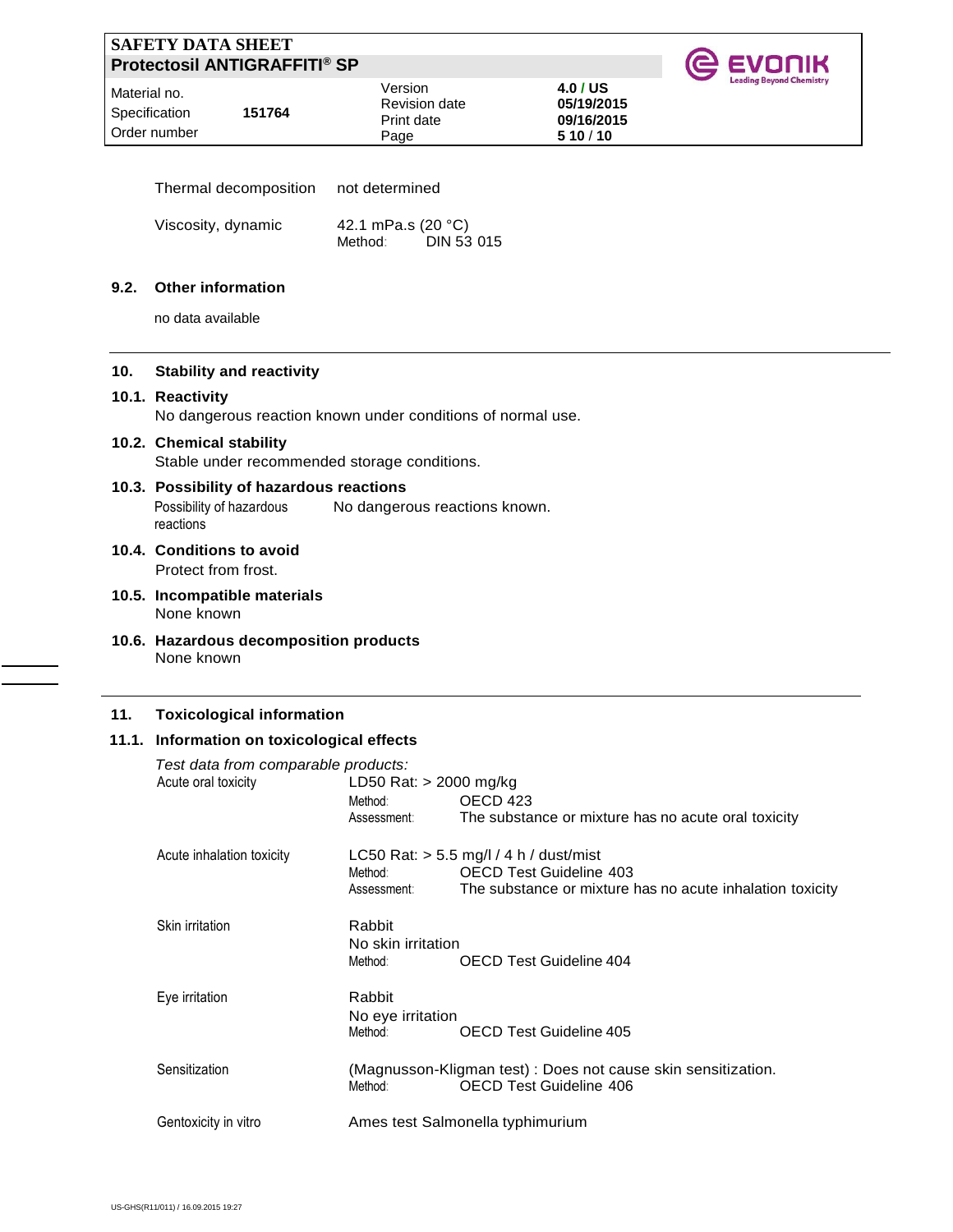|              | <b>SAFETY DATA SHEET</b>      | <b>Protectosil ANTIGRAFFITI® SP</b> |                                                                |                                                                    |  |
|--------------|-------------------------------|-------------------------------------|----------------------------------------------------------------|--------------------------------------------------------------------|--|
| Material no. | Specification<br>Order number | 151764                              | Version<br>Revision date<br>Print date<br>Page                 | 4.0 / US<br>05/19/2015<br>09/16/2015<br>610/10                     |  |
|              |                               |                                     | no evidence of mutagenic effects                               |                                                                    |  |
|              |                               | Carcinogenicity assessment          | OSHA.                                                          | Contains no carcinogenic substances as defined by NTP, IARC and/or |  |
| 12.          |                               | <b>Ecological information</b>       |                                                                |                                                                    |  |
|              | 12.1. Toxicity                |                                     |                                                                |                                                                    |  |
|              |                               | Test data from comparable products: |                                                                |                                                                    |  |
|              | Toxicity to fish              |                                     | LC50 Brachydanio rerio: > 1000 mg/l / 96 h<br>Method: OECD 203 |                                                                    |  |
|              |                               |                                     | LC0 Brachydanio rerio: 1000 mg/l / 96 h                        |                                                                    |  |
|              |                               |                                     | Method: OECD 203                                               |                                                                    |  |
|              |                               | 12.2. Persistence and degradability |                                                                |                                                                    |  |
|              | Biodegradability              |                                     | No data available                                              |                                                                    |  |
|              |                               | 12.3. Bioaccumulative potential     |                                                                |                                                                    |  |
|              | Bioaccumulation               |                                     | No data available                                              |                                                                    |  |
|              | 12.4. Mobility in soil        |                                     |                                                                |                                                                    |  |
|              | Mobility                      |                                     | No data available                                              |                                                                    |  |
|              |                               |                                     |                                                                |                                                                    |  |
|              | Further Information           | 12.5. Other adverse effects         |                                                                | Do not allow to enter waste water drains, watercourse or soil.     |  |
| 13.          |                               | <b>Disposal considerations</b>      |                                                                |                                                                    |  |
|              |                               | 13.1. Waste treatment methods       |                                                                |                                                                    |  |
|              | <b>Product</b>                |                                     |                                                                |                                                                    |  |

Waste must be disposed of in accordance with federal, state, provincial and local regulations.

### **Uncleaned packaging**

Packaging, that cannot be reused after cleaning must be disposed or recycled in accordance with all federal, national and local regulations. Incorrect disposal or reuse of this container is illegal and can be dangerous. Other countries: observe the national regulations.

# **14. Transport information**

# **Not dangerous according to transport regulations.**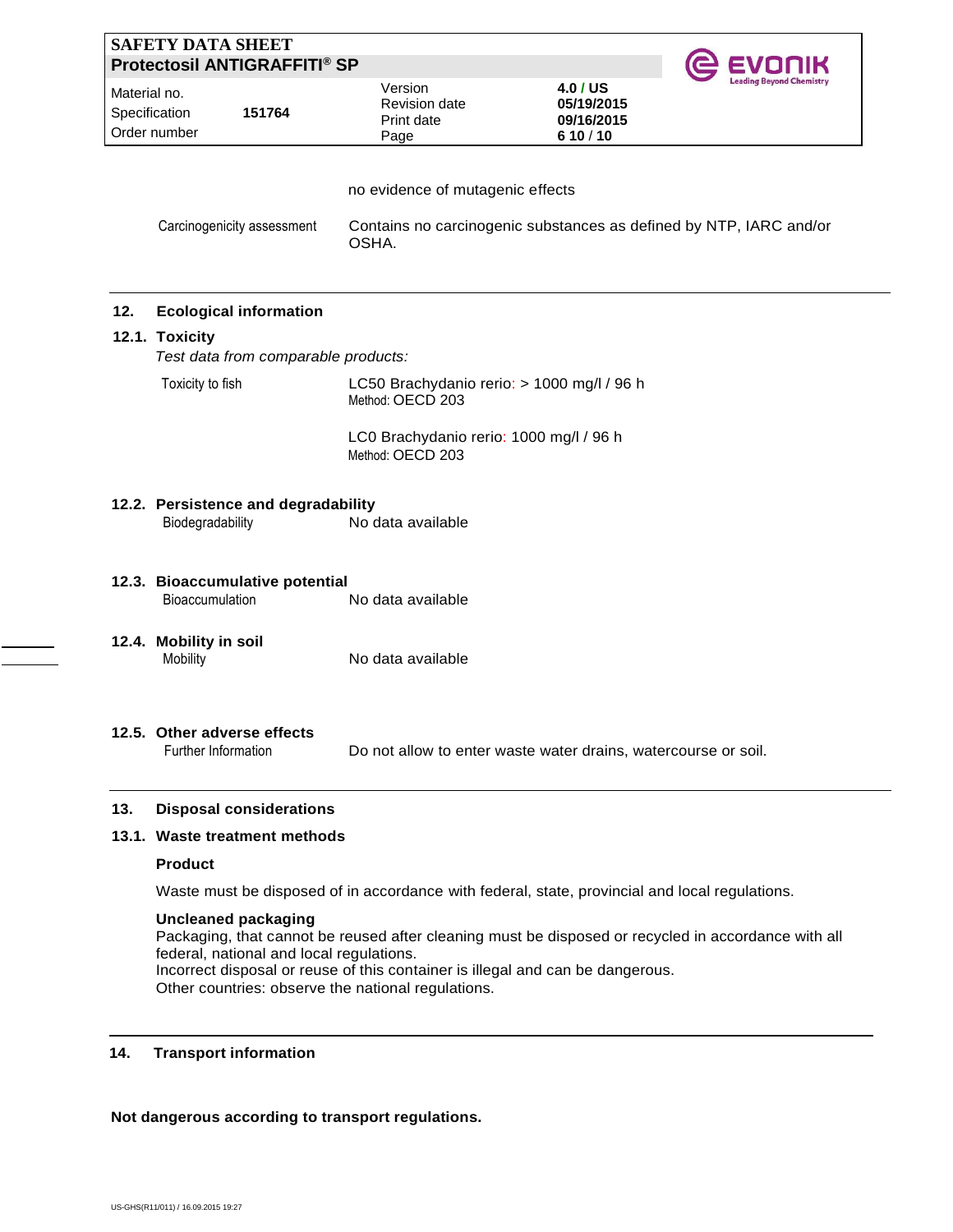| <b>SAFETY DATA SHEET</b><br><b>Protectosil ANTIGRAFFITI® SP</b> |        |                                                       |                                                | <b>@ EVONIK</b>                 |
|-----------------------------------------------------------------|--------|-------------------------------------------------------|------------------------------------------------|---------------------------------|
| Material no.<br>Specification<br>Order number                   | 151764 | Version<br><b>Revision date</b><br>Print date<br>Page | 4.0 / US<br>05/19/2015<br>09/16/2015<br>710/10 | <b>Leading Beyond Chemistry</b> |

| 14.1. UN number:                                  |     |
|---------------------------------------------------|-----|
| 14.2. UN proper shipping name:                    |     |
| 14.3. Transport hazard class(es):                 |     |
| 14.4. Packing group:                              |     |
| 14.5. Environmental hazards (Marine               |     |
| pollutant):                                       |     |
| 14.6. Special precautions for user:               | Yes |
| Not dangerous according to transport regulations. |     |
|                                                   |     |

#### **15. Regulatory information**

#### **US Federal Regulations**

#### **OSHA**

If listed below, chemical specific standards apply to the product or components:

• None listed

#### **Clean Air Act Section (112)**

If listed below, components present at or above the de minimus level are hazardous air pollutants:

• None listed

#### **CERCLA Reportable Quantities**

If listed below, a reportable quantity (RQ) applies to the product based on the percent of the named component:

• None listed

### **SARA Title III Section 311/312 Hazard Categories**

The product meets the criteria only for the listed hazard classes:

• No SARA Hazards

#### **SARA Title III Section 313 Reportable Substance s**

If listed below, components are subject to the reporting requirements of Section 313 of Title III of the Superfund Amendments and Reauthorization Act of 1986 and 40 CFR Part 372:

• None listed

#### **Toxic Substances Control Act (TSCA)**

If listed below, non-proprietary substances are subject to export notification under Section 12 (b) of TSCA:

• None listed

#### **State Regulations**

#### **California Proposition 65**

A warning under the California Drinking Water Act is required only if listed below: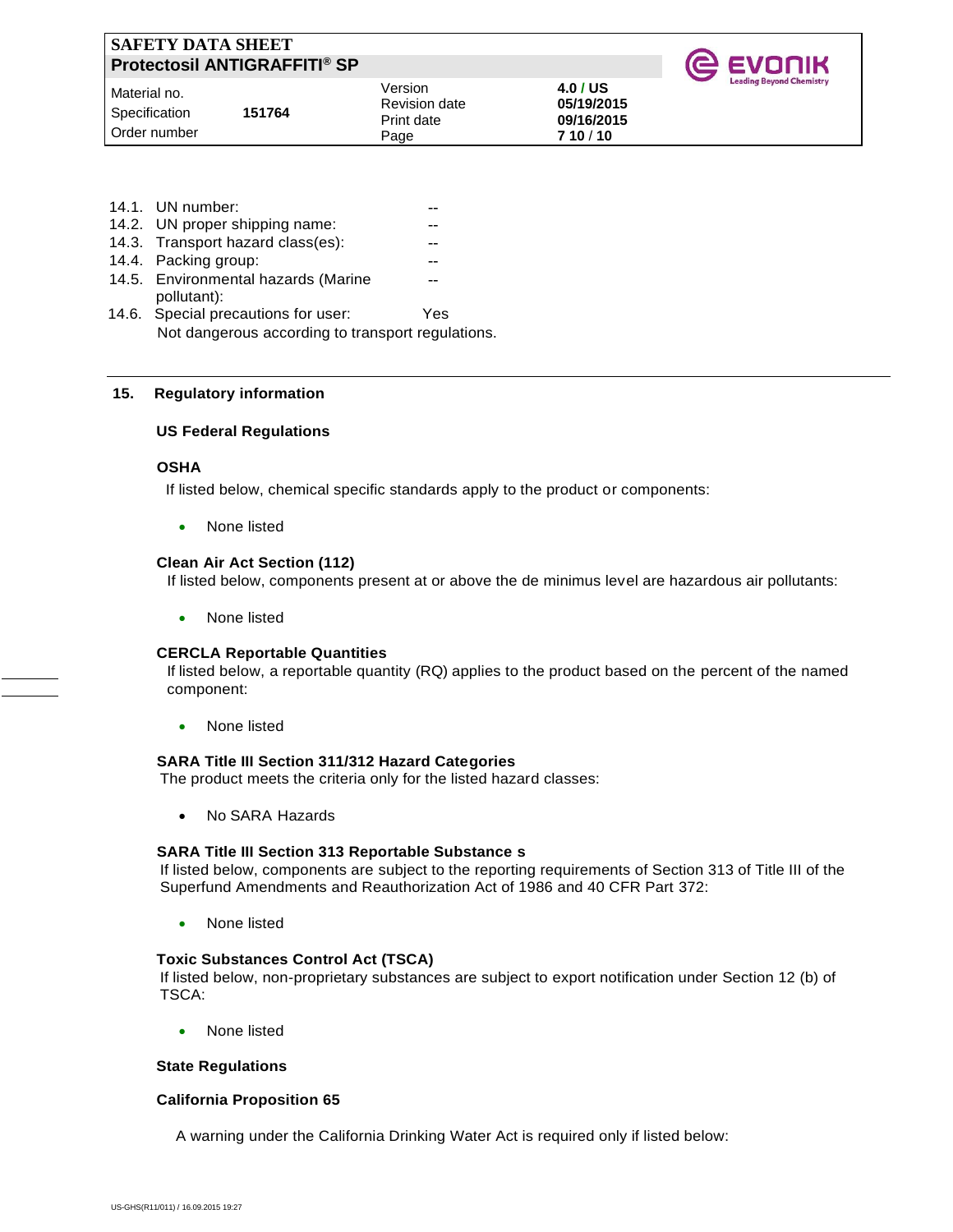| SAFETY DATA SHEET <br><b>Protectosil ANTIGRAFFITI® SP</b> |        |                                                |                                                | <b>C</b> EVONIK                 |
|-----------------------------------------------------------|--------|------------------------------------------------|------------------------------------------------|---------------------------------|
| l Material no.<br>  Specification<br>l Order number       | 151764 | Version<br>Revision date<br>Print date<br>Page | 4.0 / US<br>05/19/2015<br>09/16/2015<br>810/10 | <b>Leading Beyond Chemistry</b> |

WARNING: This product contains a chemical known to the State of California to cause birth defects or other reproductive harm.

**Methanol** CAS-No. 67-56-1

 An employer using HMIS/NFPA labeling must through training ensure that its employees are fully aware of the hazards of the chemicals used.

#### **HMIS Ratings**

| Health:          |   |
|------------------|---|
| Flammability:    | 0 |
| Physical Hazard: | 0 |

#### **NFPA Ratings**

| 0 |
|---|
| 0 |
|   |

#### **16. Other information**

#### **Further information**

Revision date 05/19/2015

Changes since the last version are highlighted in the margin. This version replaces all previous versions.

This information and any recommendations, technical or otherwise, are presented in good faith and believed to be correct as of the date prepared. Recipients of this information and recommendations must make their own determination as to its suitability for their purposes. In no event shall Evonik assume liability for damages or losses of any kind or nature that result from the use of or reliance upon this information and recommendations. EVONIK EXPRESSLY DISCLAIMS ANY REPRESENTATIONS AND WARRANTIES OF ANY KIND, WHETHER E XP RESS OR IMPLIED, AS TO THE ACCURACY, COMPLETENESS, NON-INFRINGEMENT, MERCHANTABILITY AND/OR FITNESS FOR A PARTICULAR PURPOSE (EVEN IF EVONIK IS AWARE OF SUCH PURPOSE) WITH RESPECT TO ANY INFORMATION AND RECOMMENDATIONS PROVIDED. Reference to any trade names used by other companies is neither a recommendation nor an endorsement of the corresponding product, and does not imply that similar products could not be used. Evonik reserves the right to make any changes to the information and/or recommendations at any time, without prior or subsequent notice.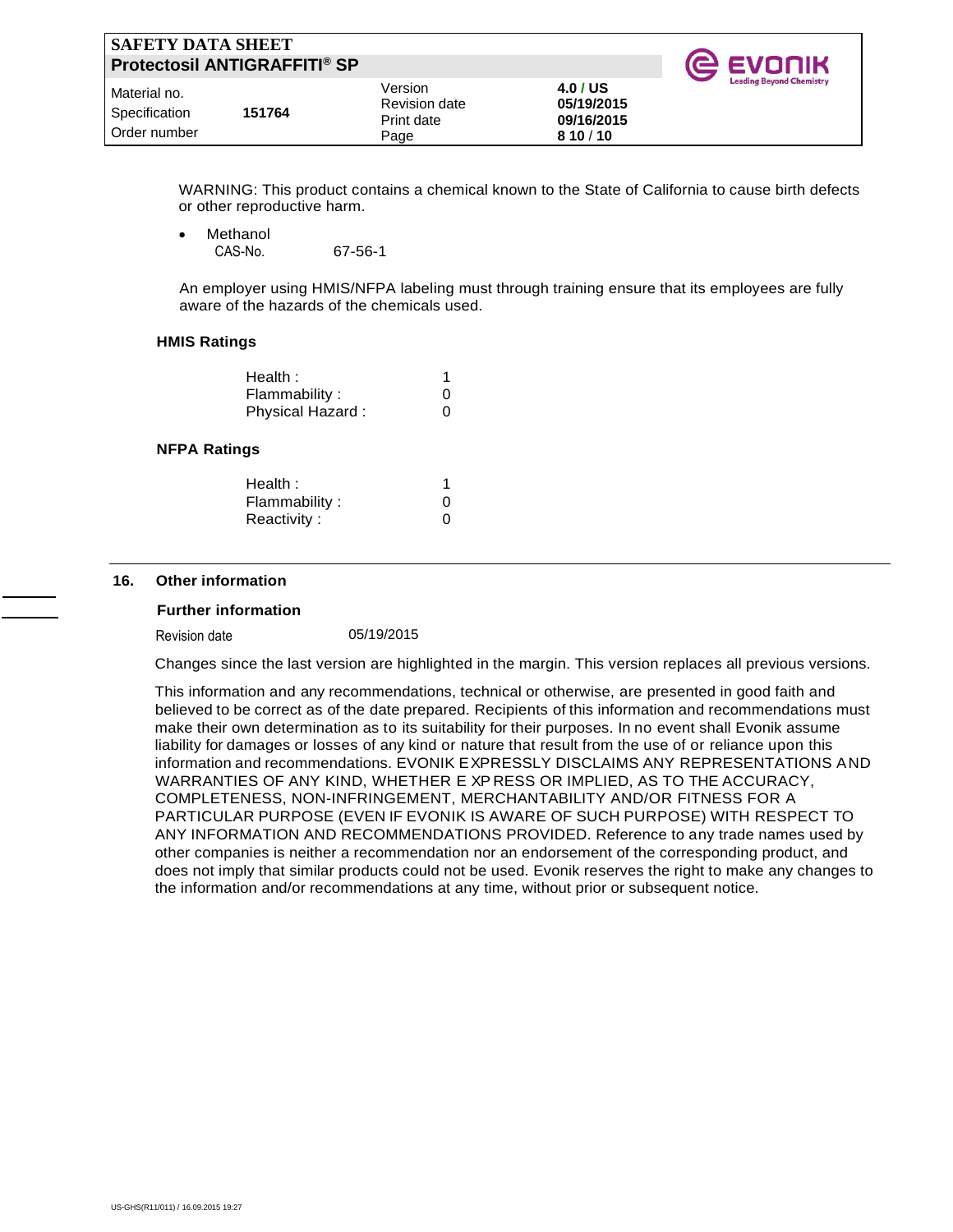| SAFETY DATA SHEET<br><b>Protectosil ANTIGRAFFITI® SP</b> |                      |            | <b>IC EVONIK</b>                |
|----------------------------------------------------------|----------------------|------------|---------------------------------|
| Material no.                                             | Version              | 4.0 / US   | <b>Leading Beyond Chemistry</b> |
| 151764                                                   | <b>Revision date</b> | 05/19/2015 |                                 |
| Specification                                            | Print date           | 09/16/2015 |                                 |
| Order number                                             | Page                 | 910/10     |                                 |

| Legend<br><b>ACC</b>       | American Chemistry Council                                                                          |
|----------------------------|-----------------------------------------------------------------------------------------------------|
|                            |                                                                                                     |
|                            |                                                                                                     |
| <b>ACGIH</b>               | American Conference of Governmental Industrial Hygienists                                           |
| <b>ACS</b>                 | Advisory Committee on Sustainability                                                                |
| ADI                        | Acceptable Daily Intake                                                                             |
| ASTM                       | American Society for Testing and Materials                                                          |
| <b>ATP</b>                 | <b>Adaptation to Technical Progress</b>                                                             |
| <b>BCF</b><br><b>BOD</b>   | <b>Bioconcentration factor</b><br>Biochemical oxygen demand                                         |
| C.C.                       | closed cup                                                                                          |
| CAO                        | Cargo Aircraft Only                                                                                 |
| Carc                       | Carcinogen                                                                                          |
| <b>CAS</b>                 | <b>Chemical Abstract Services</b>                                                                   |
| <b>CDN</b>                 | Canada                                                                                              |
| C EPA                      | <b>Canadian Environmental Protection Act</b>                                                        |
| <b>CERCLA</b>              | Comprehensive Environmental Response - Compensation and Liability Act                               |
| <b>CFR</b>                 | Code of Federal Regulations                                                                         |
| <b>CMR</b>                 | carcinogenic- mutagenic-toxic for reproduction                                                      |
| <b>COD</b>                 | Chemical oxygen demand                                                                              |
| <b>DIN</b>                 | German Institute for Standardization                                                                |
| DM EL                      | Derived minimum effect level                                                                        |
| <b>DNEL</b>                | Derived no effect level                                                                             |
| <b>DOT</b>                 | Department of Transportation                                                                        |
| <b>EC50</b>                | half maximal effective concentration                                                                |
| <b>EPA</b><br>ErC50        | <b>Environmental Protection Agency</b><br><b>Reduction of Growth Rate</b>                           |
| <b>ERG</b>                 | <b>Emergency Response Guide Book</b>                                                                |
| <b>FDA</b>                 | Food and Drug Administration                                                                        |
| <b>GHS</b>                 | Globally Harmonized System of Classification and Labelling of Chemicals (GHS)                       |
| <b>GLP</b>                 | Good Laboratory Practice                                                                            |
| <b>GMO</b>                 | <b>Genetic Modified Organism</b>                                                                    |
| <b>HCS</b>                 | <b>Hazard Communication Standard</b>                                                                |
| <b>HMIS</b>                | Hazardous Materials Identification System                                                           |
| <b>IARC</b>                | International Agency for Research on Cancer                                                         |
| <b>IATA</b>                | International Air Transport Association                                                             |
| <b>IBC</b>                 | Intermediate Bulk Container                                                                         |
| <b>ICAO-TI</b>             | International Civil Aviation Organization-Technical Instructions                                    |
| <b>ICCA</b>                | International Council of Chemical Association                                                       |
| ID                         | Identification number                                                                               |
| <b>IMDG</b>                | International Maritime Dangerous Goods                                                              |
| <b>IUPAC</b><br><b>ISO</b> | International Union of Pure and Applied Chemistry<br>International Organization for Standardization |
| <b>LC50</b>                | 50 % Lethal Concentration                                                                           |
| <b>LD50</b>                | 50 % Lethal Dose                                                                                    |
| $L(E)C$ 50                 | LC50 or EC50                                                                                        |
| LOA EL                     | Lowest observed adverse effect level                                                                |
| <b>LOEL</b>                | Lowest observed effect level                                                                        |
| <b>MARPOL</b>              | International Convention for the Prevention of Pollution from Ships                                 |
| <b>NFPA</b>                | National Fire Protection Association                                                                |
| <b>NOAEL</b>               | No observed adverse effect level                                                                    |
| <b>NOEC</b>                | no observed effect concentration                                                                    |
| <b>NOEL</b>                | no observed effect level                                                                            |
| o. c.                      | open cup                                                                                            |
| <b>OECD</b>                | Organization for Economic Cooperation and Development                                               |
| OEL<br><b>OSHA</b>         | Occupational Exposure Limit<br>Occupational Safety and Health Administration                        |
| <b>PBT</b>                 | Persistent, bioaccumulative, toxic                                                                  |
| <b>PEC</b>                 | Predicted effect concentration                                                                      |
| <b>PNEC</b>                | Predicted no effect concentration                                                                   |
| <b>RQ</b>                  | <b>Reportable Quantity</b>                                                                          |
| <b>SDS</b>                 | <b>Safety Data Sheet</b>                                                                            |
| <b>STOT</b>                | Specific Target Organ Toxicity                                                                      |
| UN                         | <b>United Nations</b>                                                                               |
| vPvB                       | very persistent, very bioaccumulative                                                               |